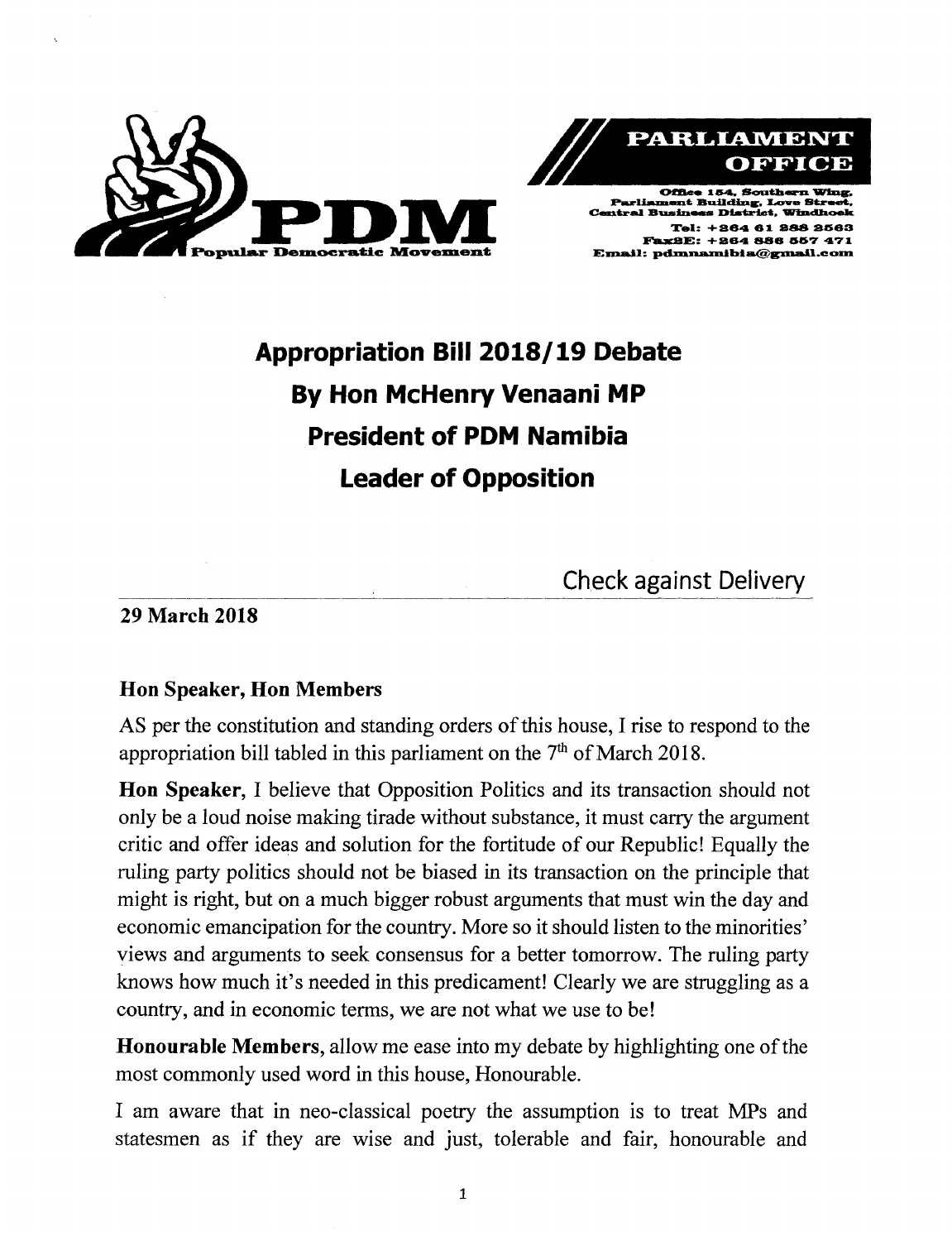respectful, we condition ourselves always to clothe people with the garbs and accolades of virtues they are assumed to possess. Often when these titles or references are uttered, they do not even remotely imply the speaker's belief in the honour or erudition of those to whom we refer to as Honourable.

I would therefore like to urge and challenge all the members of this house to attain and maintain a poise and manner that makes it worthwhile to refer to them as Honourable. An Honourable character and disposition demands of each one of us that we break free of the frozen crust of blind loyalty to persons however powerful they may be. It demands that we act justly regardless of the artificial boundaries of political affiliation. It demands that we strive always to speak the truth and take the citizens of this country into our confidence. An honourable character creates a moral context for the habitual settings of all our actions. I challenge and implore the members of this Parliament, to rescue the word Honourable from the clutches of sycophancy; by being practically fair and just, by avoiding the use of Honourable as a way of satisfying their interests, whatever they may be, by avoiding the use of their honourable offices to attain public favours (like fishing quotas and land), by abstaining from setting aside the people they represent in favour of only people closest to them, friends, family members, and business partners, to rescue the word Honourable by abstaining from corruption and corrupt practices crippling this nation and the Namibian people at large. I challenge members of this house to maintain their Honourable status and not use it as a mean less title! But embrace and use it to the benefit of the Namibian people.

Corruption and wasteful expenditure cost us dearly. They steal our dreams of quality education and decent jobs for our children, and hopes for good health, decent housing, quality basic services, and safety for our persons and our property. We lose millions of dollars to corruption and negligence every year.

Hon. Members, it goes without saying that this country is in the pit of financial crisis. The government and indeed the President of the country has smartly denied this assertion and for a long time argued the public not to admit that the economy is going down the drain! Which perhaps did more harm than good. Because by denying the public the truth and blinding them, they stuck to their usual routine of pumping resources and hard work into fruitless government projects of constructions and public partnership project which were immediately terminated due to budget cuts the previous year, but we are grateful that the public has opened its eyes and the President and his government since then admitted that it has indeed driven our economy to the ground!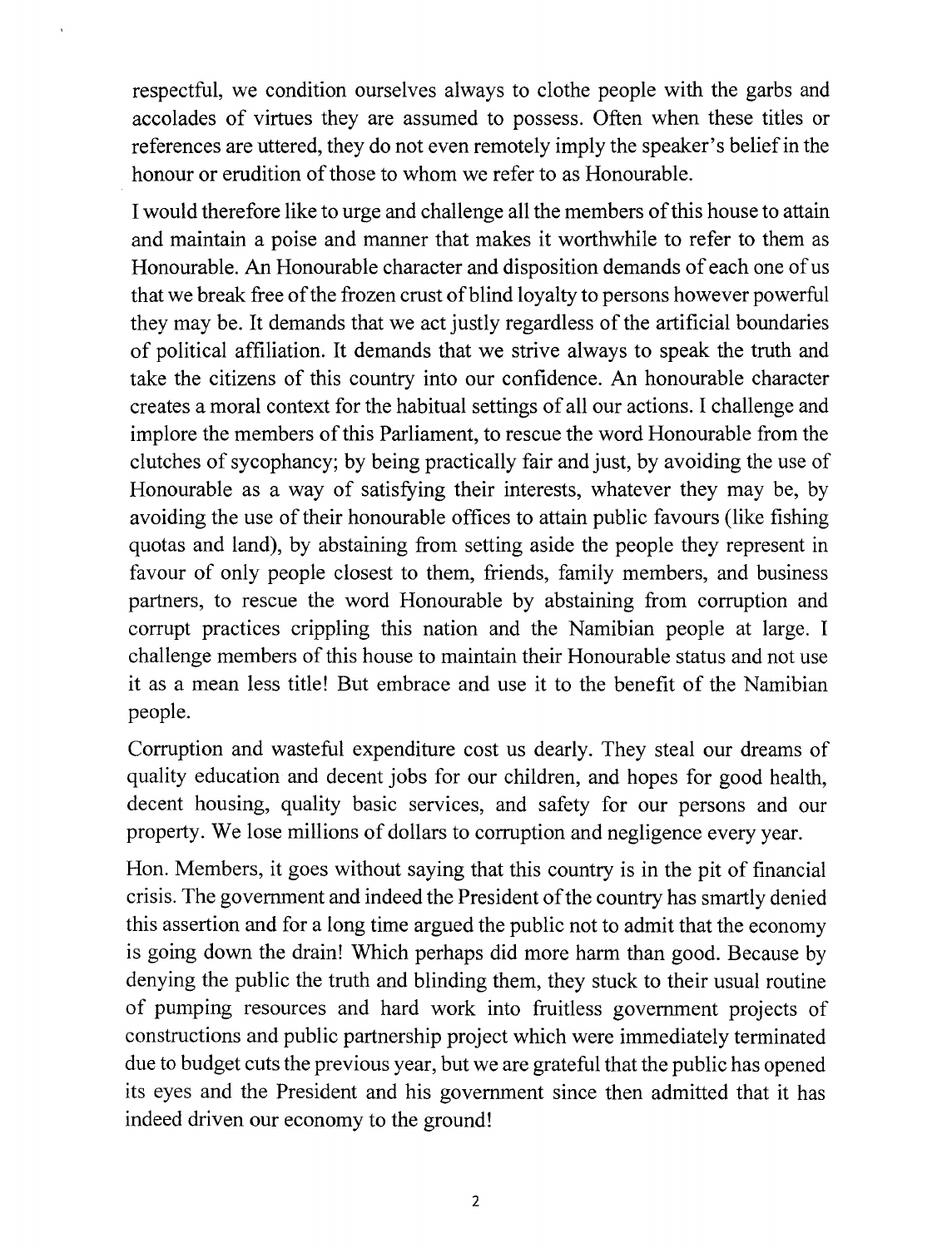#### **Trickle-Down effect**

The trickle-down effect is a funny term. Trickle-down in economics is a theory that says benefits for the wealthy trickle down to everyone else, this also involves government. It highlights the importance of an independent market, worth redistribution and a working private business sector. Ronald Reagan perfected this system to get the United States of America out of recession in 1980.

Reagan's administration, despite its considerable focus on Private sector than on the Public sector, it did cut the government budget. Because injection or investment in the government projects as in private sector, will eventually trickle down to every single citizen in the country, whether rich or poor.

Trickle-down effect focused on cutting or reducing taxes, government spending, reducing imports and depending merely on domestic products, while increasing imports.

Trickle-down economics assumes investors, savers, and company owners are the real drivers of growth. It promises they'll use any extra cash from tax cuts to expand business growth. Investors will buy more companies or stocks. Banks will increase lending. Owners will invest in their operations and hire workers. The theory says these workers will spend their wages to drive demand, economic growth, invest earned money, increase national income, improve GDP, improve, GND, reduce unemployment, all the ingredients for a healthy and prospering government.

In Namibia though, we have a Trickle Up effect, our economy involves milking the poor, it involves imposing more taxes on the private sector, it involves crippling the private sector, it involves controlling private businesses and investing in dead and underperforming SOEs like Air Namibia and others! It involves milking the poor and spoon feeding the rich, and taking land from the masses to give to the elites (or redefined as previously disadvantaged people).

#### **Unemployment**

We have worrying inconsistence in the rate of unemployment in Namibia. Unemployment Rate in Namibia increased to 34 percent in 2016 from 28.10 percent in 2014. In 2008 it was 37.6%, 2012 27.4%, 2013 29.6%. To put that in perspective, Japan with ten time bigger population than that of Namibia has minimum unemployment rate of 1% monthly and maximum of 5.5% also monthly. In Tanzania, the minimum unemployment rate is 10.3, with only a maximum of 12.9.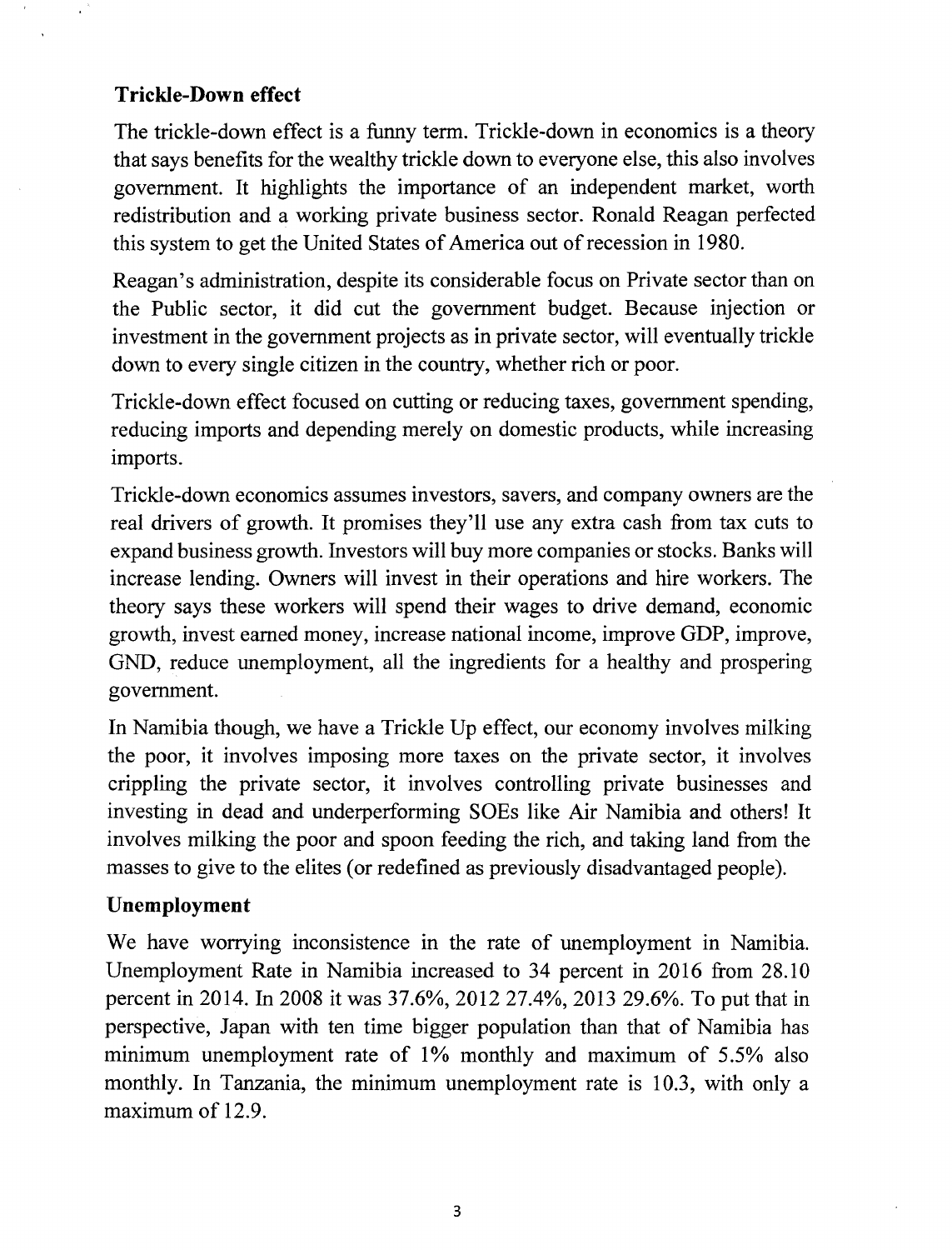Most of our citizens have given up hope of ever fmding a job, because of there are simply no jobs to even look for. Amongst the youth, two in five are jobless. A growing number of them have tertiary qualifications. The job search period now runs into years and is still growing. Job quality is also deteriorating in terms of pay, security and conditions of service. This is the life story of the majority of those in the private sector (shop assistants, security guards, clerical staff, and entry level professionals). Because of this, majority of Namibian citizens are below the poverty line.

The government needs to realise that it's not a recruitment agency, and therefore cannot employ every citizen. To reduce unemployment, government need to create an enabling environment where individuals can be able to employ themselves and others. Government needs to enable the private sector to help in the creation of employment, by enabling them, by creating an environment where private business can prosper, rather than stifling their progress with budget cuts and termination of tenders etc., and hoping the majority or average population can be accommodated in government jobs. It's time the government realise that the citizens do not want AVERAGE!

This budget will not solve the unemployment problem in the country, it encourage unemployment! Unemployment in Namibia is currently at 40 percent, by the same time next year, unemployment will probably be at 45 percent!

### **State-Owned enterprises**

SOEs are becoming a problem for our economy, they by far depleting our available resources. SOEs and parastatals are becoming more than just a drag on the economy. They are not only drowning the economy, they are crippling it, and disappearing in thin air. What happened to SME Bank? What happened to RCC? What happening to NSFAF? Have they not received any funding from the  $goverment$  budget before their capitulation?  $\mathcal{D}$  id  $\mathcal{D}$  of lead

Air Namibia, TrasNamib, NTA and other SOE or Parastatals have received larger chunk of money from government for a number of years without any considerable return on these investments in form of revenue or profit. Air Namibia and TrasNamib particularly, comes back to borrow even more money to bail them out of their financial mess, even this money is not returned to government.

Yet government and the budget persist with huge allocation to these enterprises. The government talks about privatisation, and Public Private Partnership, yet these troubled companies seems to be immune to privatisation and Public private partnership. They do more harm than good, they drain the government coffers than fill them, they make more losses than profits, they are wrecked investments

4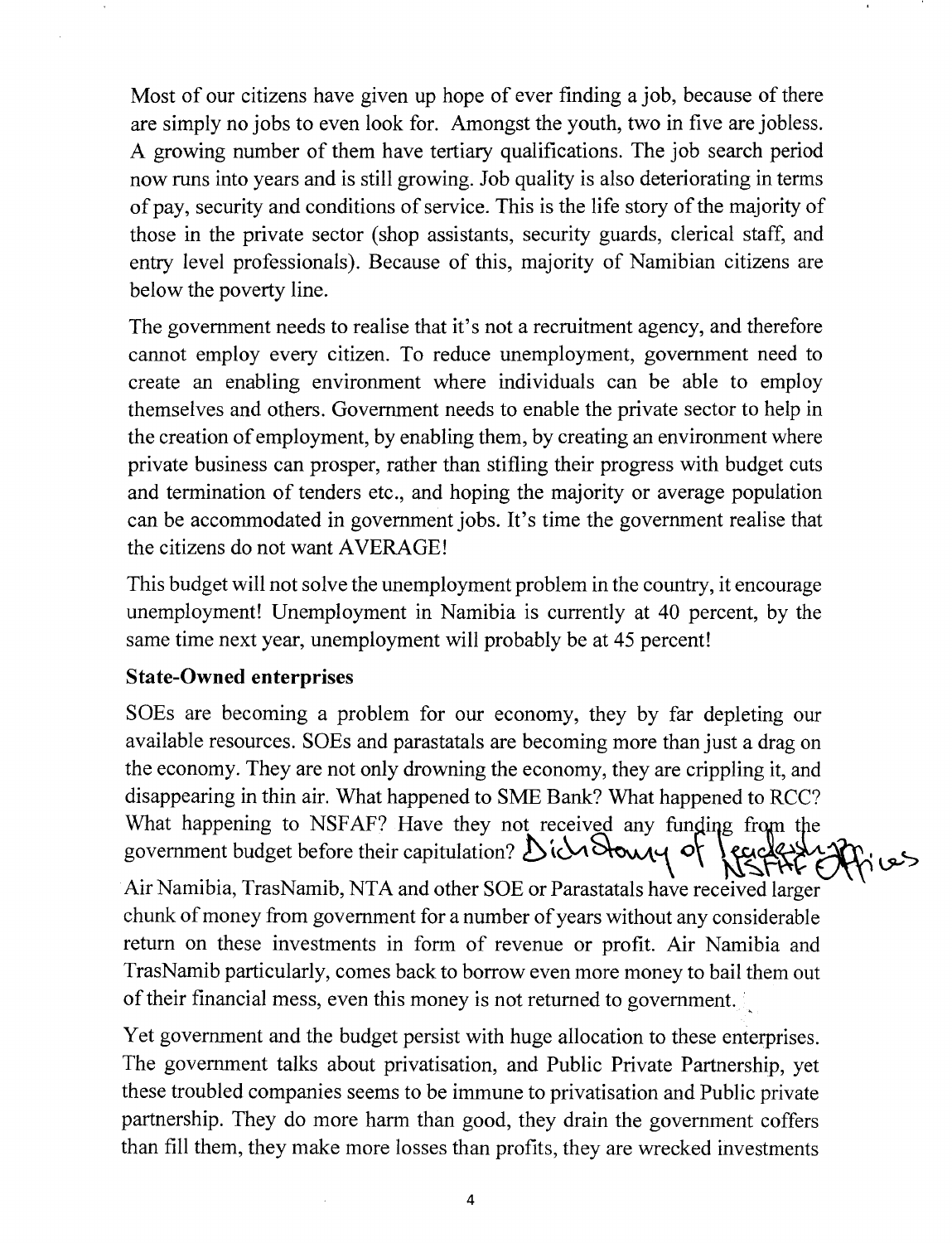by government which will one day collapse, just like the others, despite all the money invested in them by this budget, particularly to keep them standing, but for how long? If this money was invested in Small and Medium local Enterprises and stimulation of youth venture capital and entrepreneurship projects, it could have much better return than these hopeless investments. I would also like to highlight the Purpose of the Public enterprise Ministry in this respect, since its formation is supposed to relieve pressure from government in terms of sorting out public enterprises, handling them and enabling them to perform better, yet we have hardly seen any improvement in the performance of these companies? Is the Ministry not doing its job? Or are the Public Enterprises simply beyond saving?

#### **Small and Medium Enterprises**

SMEs have come and gone. Sounds familiar? Yes, just like the SME bank! Investment in SME is non-existent in this budget, investment in SME development is not enough. This budget is a crippled budget, and focused mostly on crippling the private sector, stifling the private sector means crippling the SMEs, increasing tax on alcohol and tobacco products (sin tax) the increases are between 8.5% and 10%, and fuel levies, does not only cripple SMEs but indeed close them down completely. Clearly this budget is not inclusive, it failed to take into account how tax increment affect the SMEs and private business owners. Projects mentioned in the MTEF and Budget are all government bound, SMEs will again be feeding off scraps and struggling to get the next stock or secure the means of production to stay in business, like tenders and means of generating capital. We all know that investment in SMEs would be welcomed, more than pumping lots of millions in hopeless SOEs. The budget hardly

Broadening of tax base will squeeze the life out of the private sector, reduce the private sector's contribution to the economy and to the country's income, in the **\,**... end it discourage the private investors to even invest in our country, especially foreign investor and discourage aspiring business owners from starting their own business in such a business crippling environment. Government must provide enough financial support to small and medium enterprises because they provide  $\left| \int \right|$ more job opportunities. Public Private Partnerships are welcomed, but they ~clearly do not solve the problem. Privatization is not mentioned in the budget, no matter how important it can be to the economy

#### **Social Grants**

The current budget as in the years before have increased pension to the elderly people. A commendable initiative. APHOHE recept time it continues to look more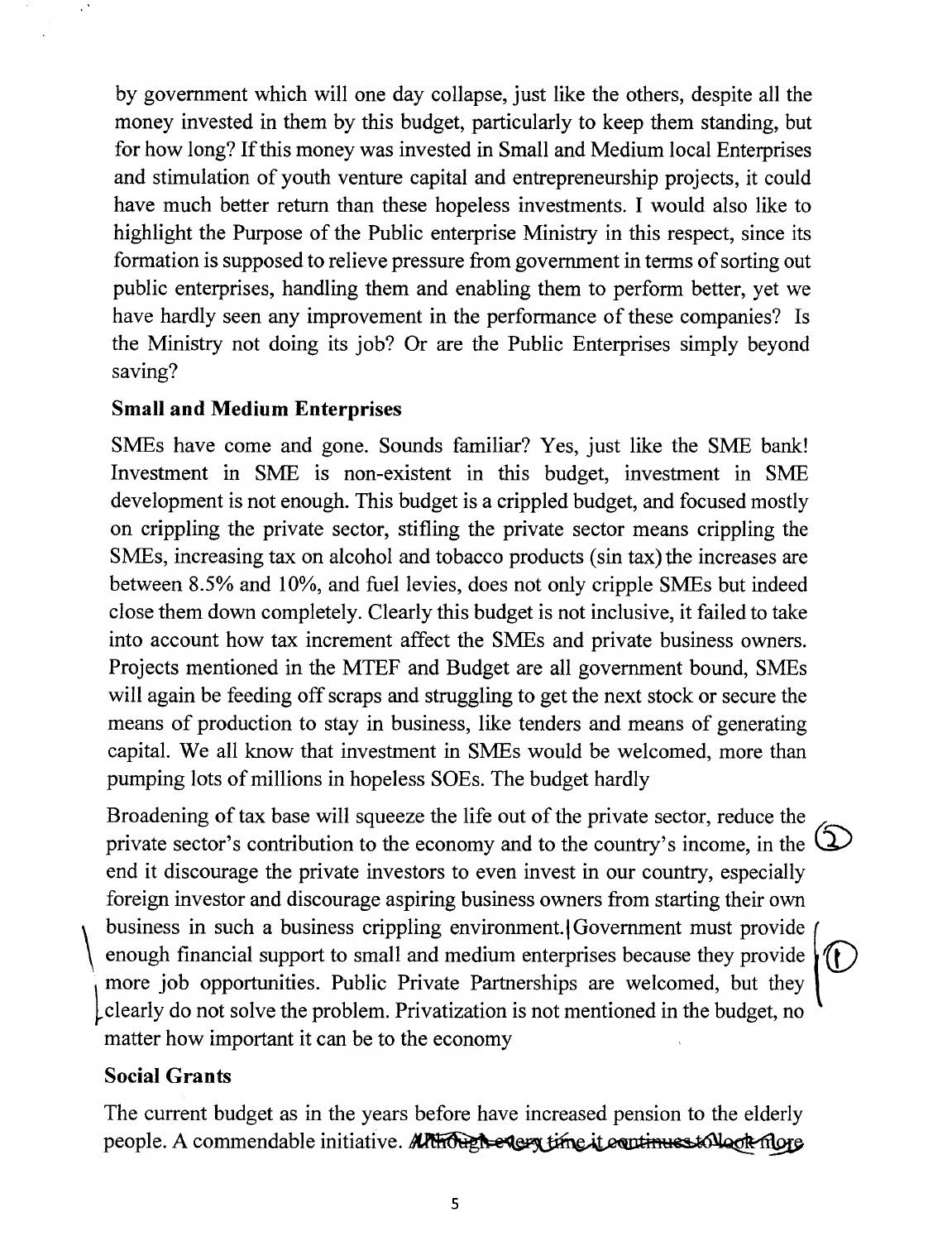like a political play to pain voters than a though ful future we Because social grants do not only include pensioners, it also involve orphans and vulnerable children's, over the years their payments has remained relatively low and average at best. It is my view that we should attempt to strike balance as we have already established, at their inception, that they are equally essential and thus should be afforded equal consideration.

My other main consideration is the whole concept of social grants as an instrument of pro-poor. I imagine the day  $-$  when the main beneficiary "the elder" ceased to be there (live). The main question remains: What will happen to majority of the dependants who rely on his/her income as a mean of survival?

Therefore, we should realise social welfare are of short-term nature - we should look for more long-term measures to seriously make a dent on poverty – such as Agricultural Transformation and modernisation as majority of the Namibian are rural -based.

The levels of poverty, joblessness, inequality and exclusion that we see today, are a result of policies and strategies that entrench economic, social and political exclusion. Inclusion requires policies and strategies that do three things efficiently:

a) Empower people and communities by building their agency and enhancing their access to productive resources and opportunities;

b) Expand opportunity and ensure equitable access thereof; and

c) Provide social protection, both to meet the needs of the indigent and to provide a platform for reintegrating those who subsist at the margins of the economy into the economic mainstream.

# **Agriculture**

Agriculture is mostly the last name on the budget allocation list. In the year 2017 it was second last with the second lowest budget allocation. In 2018, it has the lowest allocation in the national budget. This despite it being the population's biggest employer and supplier of different products that are essential to citizens, despite the government's dependence on the reward and the financial income that comes from the Ministry and also its capacity to rejuvenate our economy, improve our GDP and reduce our increasing unemployment rate.

Industrialised countries boosted agriculture to accelerate development. Namibia spend more on defence and poverty eradication than on agriculture, is this reasonable? Agriculture contribute directly and indirectly between 15 and 30 per cent to the Namibian economy. Agriculture is the largest economic sector in many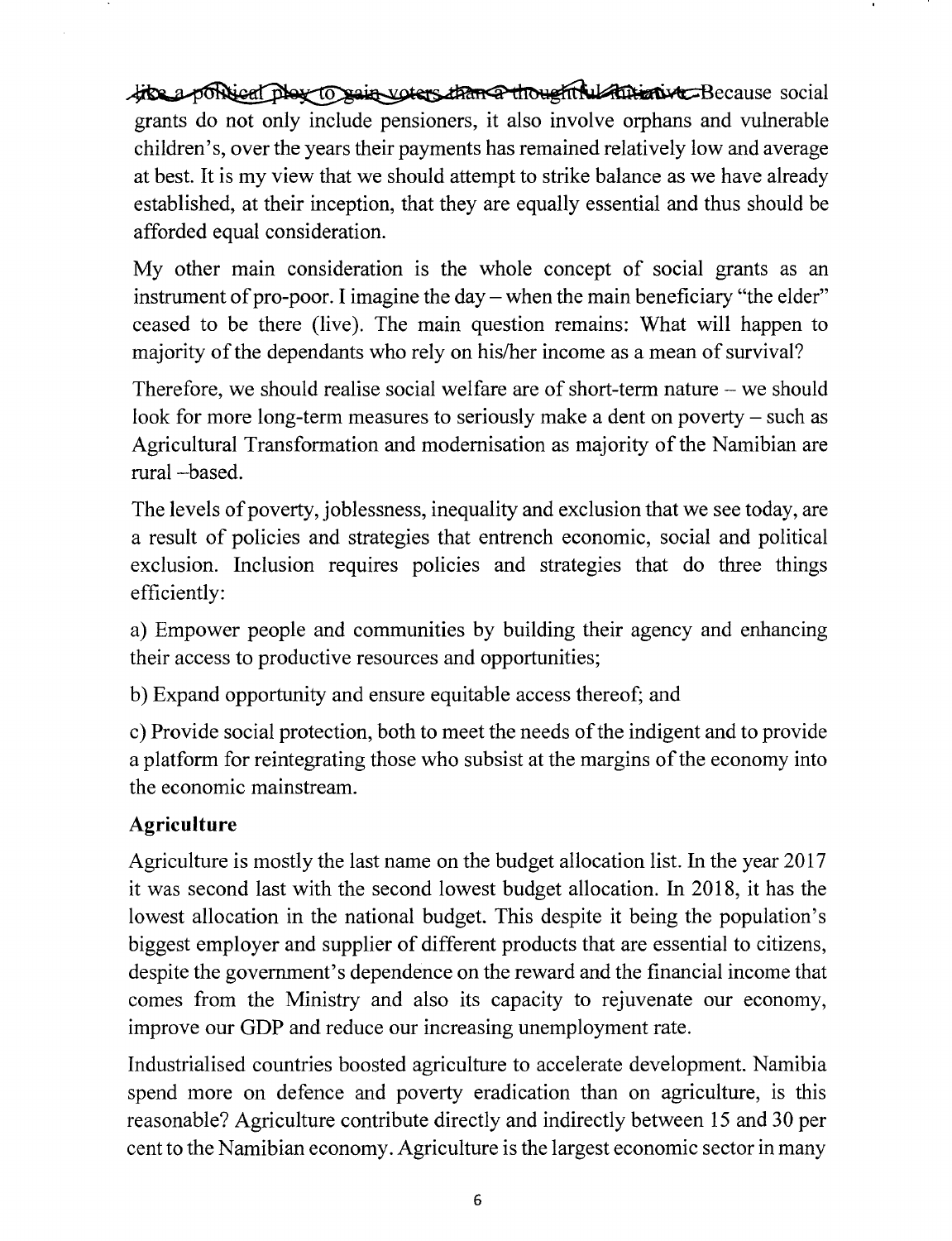developing countries, and the best instrument to promote economic growth and alleviate rural poverty if investments are made. The largest part of the economic contribution from agriculture is from relatively large, commercial farms, but traditional subsistence farming remains crucial for supporting a large share of the population. About 70 per cent of the population depends directly or indirectly on agriculture for their livelihood, so we should invest more in Agriculture to empower our people to stand on their own and produce themselves rather than in the Less productive and result bearing Ministry of poverty eradicate and worth redistribution, what poverty has it eradicated, majority of our people still lives in abject poverty? What wealth has it redistributed in the past three years, there is still inequality in Namibia! In fact there is a gap as big as the ocean between the rich and the poor!

I would like to draw your attention to the fact that we need to start talking about Agricultural transformation, modernisation and value- addition if we aim to make a sustainable and visibly permanent dent on poverty. Permanent measures to reduce poverty in Namibia should be guided by the structural nature and peculiarity of Namibian economy. Majority of Namibians are still rural -based with an estimated number of people not notwithstanding the high rural-urban migration.

Therefore, given the reality of the skills level and the poverty profile of Namibia, value-addition in Agriculture should be major pre-occupation of Government, among its other policies.

It's my suggestion again that we see the implementation, monitoring and evaluation of programmes targeting some areas such as crop-based Production. Again in this regard I suggest that- The Ministry of Agriculture budget should reflect the following programmes/projects as it has been internationally proven to increase higher yield production which serves to ensure food security and thereby reducing poverty permanently.

- 1. Quality seeds programmes and projects: Under this, I would emphasize the concept of ensuring proper seeds distributed farmers (both subsistence and commercial) – quality seeds provision to attain a higher yield in this area. I hope the Minister of Agriculture  $-$  is having proper projects and programmes of ensuring quality seeds production and distribution in Namibia.
- 2. Increased used of quality and environmental-friendly fertilizers: in a greater scheme of our production, we need to support the natural recovery of the soil which tends to be overused particularly in the rural areas, year in-year out, and thus not given a chance to recuperate, and subsequently,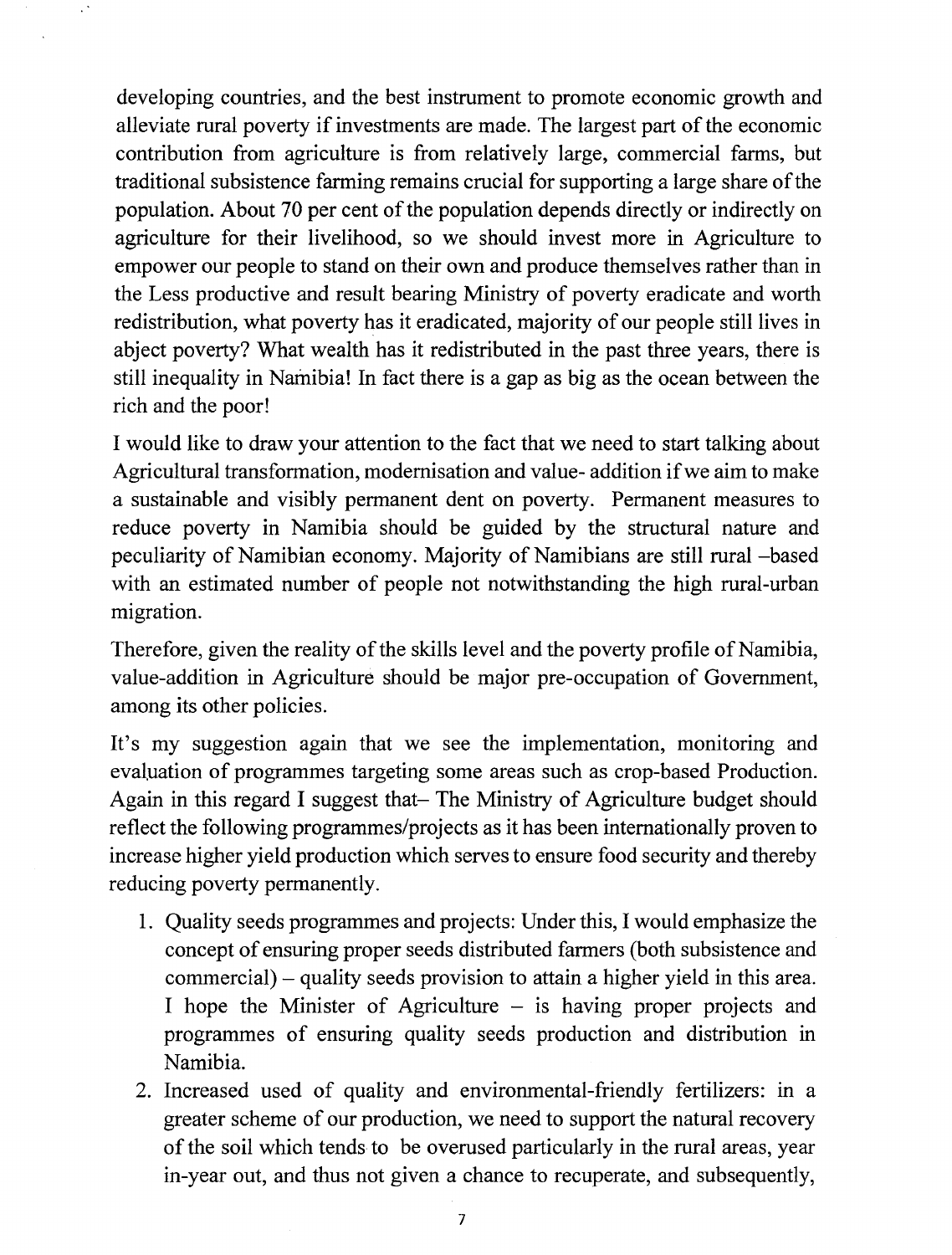utilised, if the aim is to  $n$ 

 ${\cal F}_{\bf u}$ coupled with low rainfall in  $\mathcal{D}$  <sup>equipm</sup> output.  $H\xi \omega_{V\zeta o}$ ,  $n \sim 1$ 3. Improved irrigation versus  $\bigcirc$   $\bigcirc$   $\bigcirc$   $\bigcirc$   $\bigcirc$   $\bigcirc$   $\bigcirc$   $\bigcirc$   $\bigcirc$   $\bigcirc$   $\bigcirc$   $\bigcirc$   $\bigcirc$   $\bigcirc$   $\bigcirc$   $\bigcirc$   $\bigcirc$   $\bigcirc$   $\bigcirc$   $\bigcirc$   $\bigcirc$   $\bigcirc$   $\bigcirc$   $\bigcirc$   $\bigcirc$   $\bigcirc$   $\bigcirc$   $\bigcirc$   $\bigcirc$   $\bigcirc$   $\bigcirc$   $\bigcirc$ country , and for us to rea] **k1...•• •**<sup>D</sup> *<sup>l</sup> <sup>~</sup> yvs* **<..9-,** orts from country, and for us to real  $\begin{bmatrix} 0 & 1 \\ 0 & 1 \end{bmatrix}$   $\begin{bmatrix} 0 & 1 \\ 0 & 1 \end{bmatrix}$  orts from covernment is required t irrigation supported agri  $\mathcal{A}$  **C**  $\mathcal{A}$  **L C** is calcular be and less

## Hon Speaker

Over 1, 6 Million head of cattle  $I_{\text{total}}$   $\sim$   $\sim$   $\sim$   $\sim$   $\sim$   $\sim$  quarantine

areas and farmers in the northern part of the red line still  $ca_i$ , **J** int of underprice and receive poor prices, the call for building a buffer zone between Namibia and Angola to increase our price at output cannot be over emphasised.

## **Defence**

The investment in defence is worrying. While I commended the senior Generals of our Armed Forces on their highly professional conduct and their none mingling on political matters and respect the unseen sacrifices of our men and women in uniform. The truth is that the spending on our defence is unsustainable, like it or not.

Defence has inherently been one of the largest Ministries, after education, in terms of staff complement, accounting for 22.6 per cent of the total civil service. Defence has over the years been among the top three in terms of budget allocation. With close to 4.2 and more % of GDP spend on defence in three previous consecutive years. Namibia is becoming among the highest military spending countries in the world. The world average military spending is estimated around 2.5 % of GDP for 2012, with countries like Saudi Arabia topping the list with 8.9 per of GDP, USA 4.4 % of GDP in 2012.

This is certainly not the sustainable way of creating employment. Instead our focus should be on activities that generate more income for our economy such as agriculture, mining and tourism. To say the least, this casts doubt as to where our priorities as a nation lie.

# **Housing and land**

Housing and land are some of the biggest constraints and problems still haunting our country to this date. What's more worrying is that the current budget says nothing about housing. The mass housing project has failed woefully, despite financial injections pumped into the project, mostly because the project on its own cannot achieve the desired results, if land delivery mechanisms in local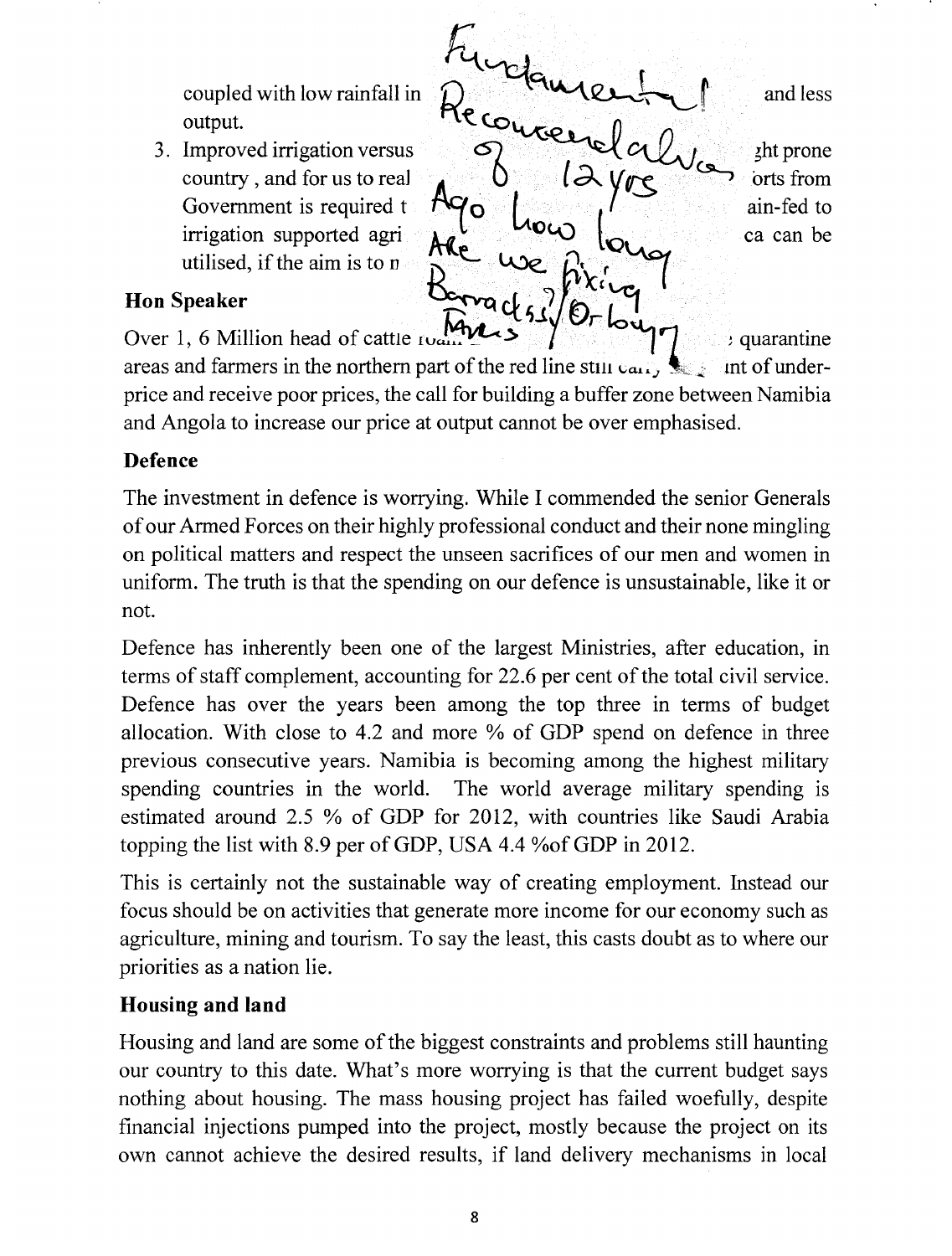coupled with low rainfall in recent years, yielding increasingly less and less output.

3. Improved irrigation versus rain-fed agriculture: Namibia is a drought prone country, and for us to realise high yield productivity, targeted efforts from Government is required to move the whole sector from being rain-fed to irrigation supported agriculture. Experiences from North Africa can be utilised, if the aim is to make a permanent dent on poverty.

### **Hon Speaker**

Over 1, 6 Million head of cattle roam in the northern regions in the quarantine areas and farmers in the northern part of the red line still carry the brunt of underprice and receive poor prices, the call for building a buffer zone between Namibia and Angola to increase our price at output cannot be over emphasised.

# **Defence**

The investment in defence is worrying. While I commended the senior Generals of our Armed Forces on their highly professional conduct and their none mingling on political matters and respect the unseen sacrifices of our men and women in uniform. The truth is that the spending on our defence is unsustainable, like it or not.

Defence has inherently been one of the largest Ministries, after education, in terms of staff complement, accounting for 22.6 per cent of the total civil service. Defence has over the years been among the top three in terms of budget allocation. With close to 4.2 and more % of GDP spend on defence in three previous consecutive years. Namibia is becoming among the highest military spending countries in the world. The world average military spending is estimated around 2.5 % of GDP for 2012, with countries like Saudi Arabia topping the list with 8.9 per of GDP, USA 4.4 % of GDP in 2012.

This is certainly not the sustainable way of creating employment. Instead our focus should be on activities that generate more income for our economy such as agriculture, mining and tourism. To say the least, this casts doubt as to where our priorities as a nation lie.

### **Housing and land**

Housing and land are some of the biggest constraints and problems still haunting our country to this date. What's more worrying is that the current budget says nothing about housing. The mass housing project has failed woefully, despite financial injections pumped into the project, mostly because the project on its own cannot achieve the desired results, if land delivery mechanisms in local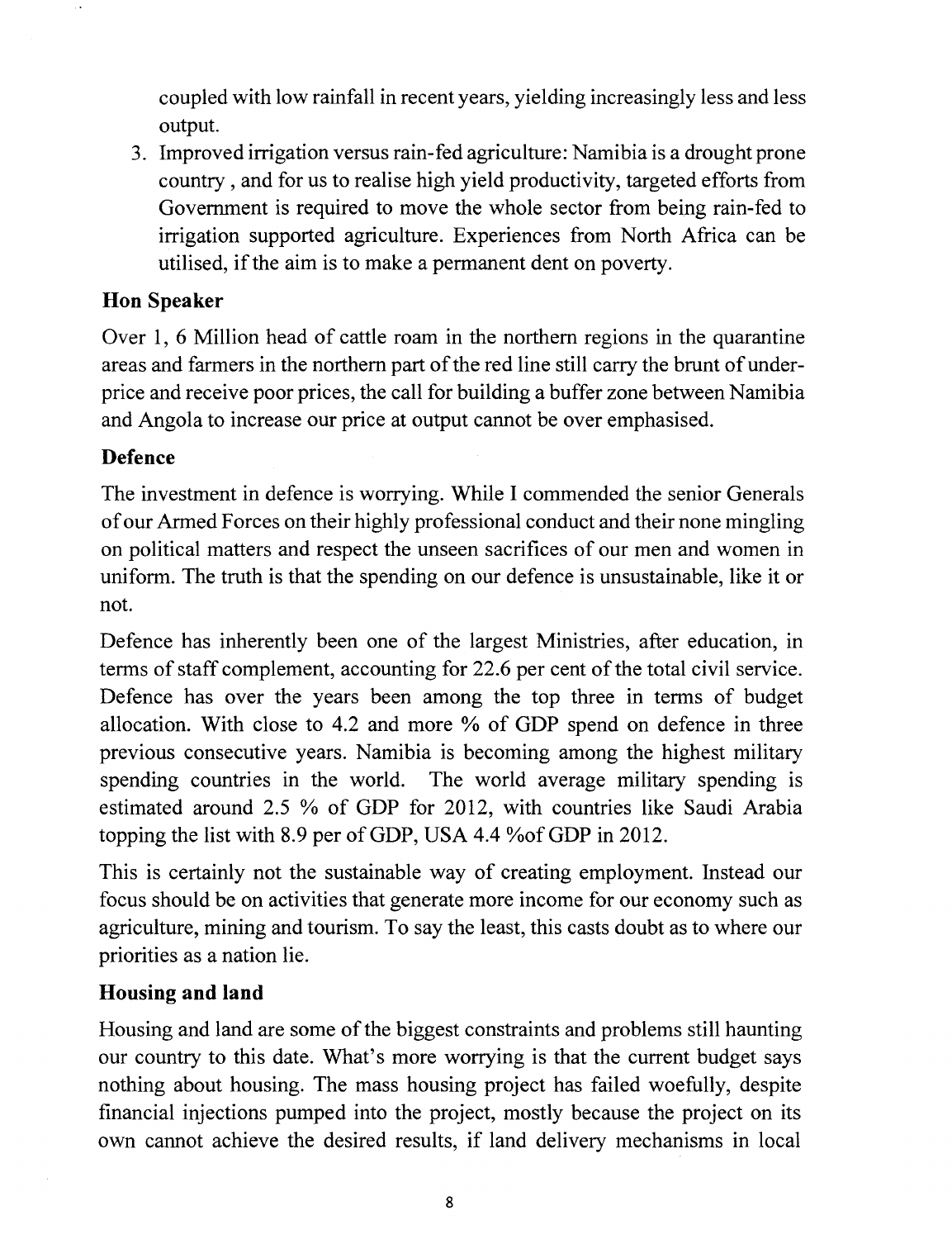municipalities are not addressed. Many Namibians are still crying out for better housing and access to land in the country. Majority of our people live in informal settlements and in shacks, some are in below standard housing and occupying land illegally at the same time.

Land reform policies have mostly benefited well off elites than the intended targets, the poor. The Namibian Government should give land rights to people farming in non-freehold areas and to resettlement beneficiaries, which they then could use as collateral to obtain loans for their farming activities, Appropriate and flexible legislation governing the rights of land reform beneficiaries is urgently needed and long overdue. To achieve vision 2030, our people should have the means of production in their name, to be able to produce for themselves, build houses for themselves and their families and provide and create employment for the nation. How to gaze leveling Rales from bank Conventional land and housing delivery systems have perpetually failed to serve millions of the urban poor in cities of the developing world, particularly so in almost all African cities such as Namibia. It is unfortunate that 28 years after independence we are still discussing the land issue. There is a need for pro-active and timeous identification, and efficient allocation of planned land to the urban poor for housing development purposes. Physical planning and land surveying services should be improved and relevant personnel well-resourced to efficiently respond to the demands of land by the urban poor.

We applaud the Budget to the Ministry of Urban and Rural Development and I personally applaud the Minister for his enthusiastic and confident performance of his duties in his new job and hope his efforts do not falter as he accumulate time in his job like many others that started like him, and hope the Ministry of land Reform also show us its responsibilities and its vision by solving the land problem in our country and making sure that every Namibian has access to land.

#### **Namibia tax burden is heavy on individual as compared to corporations:**

Another important issue in the revenue mobilisation  $-$  is the company taxes  $$ which the budget failed to talk about and remain quite low compared to taxes on individual contributions, I feel like a decrease of 1% on individual taxes is simply not sufficient.

Taxes on income and profits are increasingly becoming a primary source of revenue for government and have been growing at an average growth rate of 3.5% over the previous 2 years. However individual income tax continues to dominate the contribution to tax revenue accounting close to 26.5 percent on average, while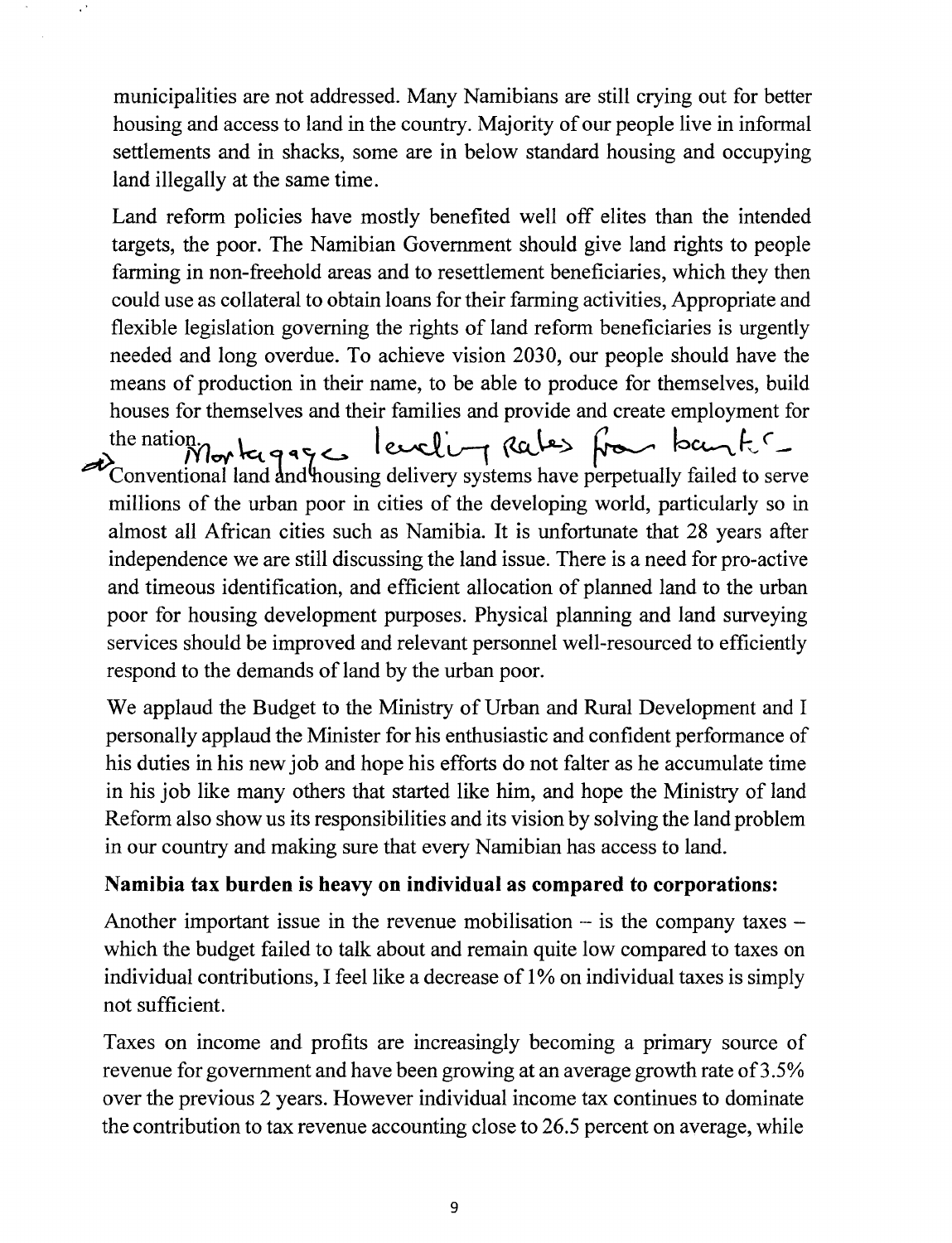company taxes on average account accounts for 12.2 % per cent of tax revenue in Namibia. This needs to change.

In considering what taxes to use to raise additional tax revenues as part of a fiscal consolidation, international experiences suggests that increasing broad based taxes on consumption and/or recurrent taxes on residential property would be a more growth-oriented strategy than focusing on income tax. Therefore we applaud the taxing of high earners. We hope this tax will involve the politicians and public office bearers who earns thousands of dollars and not just innocent Namibian citizens.

The budget has suggested or should we say introduced taxes for charitable events and churches, increased the sin tax and profit tax on betting and gaming entities. This seems more like a last resort and we cannot believe the government would stoop this low to resettle its debts and balance its books from the public's pockets.

It feels more like a desperation and distortion than budgeting, the timing of the introduction of these taxes clearly highlight this concern.

## **Economic Overview**

The fiscal consolidation policy implemented since 2016 resulted in early gains, but the journey continues.

The Minister early on in his speech noted that the 2018 budget comes at a time after the Namibian economy endured its most precarious phase. With the economy at a turning point the Minister tabled a budget aimed at further consolidation of non-core spending and the alignment of resources to priorities.

Budget deficit reduced by a cumulative 3% over the past two years and expenditure reduced from an estimated 38.7% in 2016/2017 to an estimate of 33.6% of the GDP in *201812019.*

A budget deficit equivalent to 3.6% of GDP is projected for 2017/18, representing an improvement from deficits of 6.3% and 8.3% of GDP in 2016/17 and 2015/16, respectively.

The public debt stock is expected to stabilise at 41.9% of GDP in 2017/18, a marginal fall from its 2016/17 level of 42.1% of GDP. Debt is projected to fall relative to GDP in subsequent years

Budget expenditure as a proportion of GDP has reduced from 42.8% in FY20 15/16 to an estimated 38.7% in FY20 17/18.

• Financing such large budget deficits has led to the rise in debt metrics, from 29.5% ofGDP in FY2015/16 to an estimated 42.1 % in FY2017/18.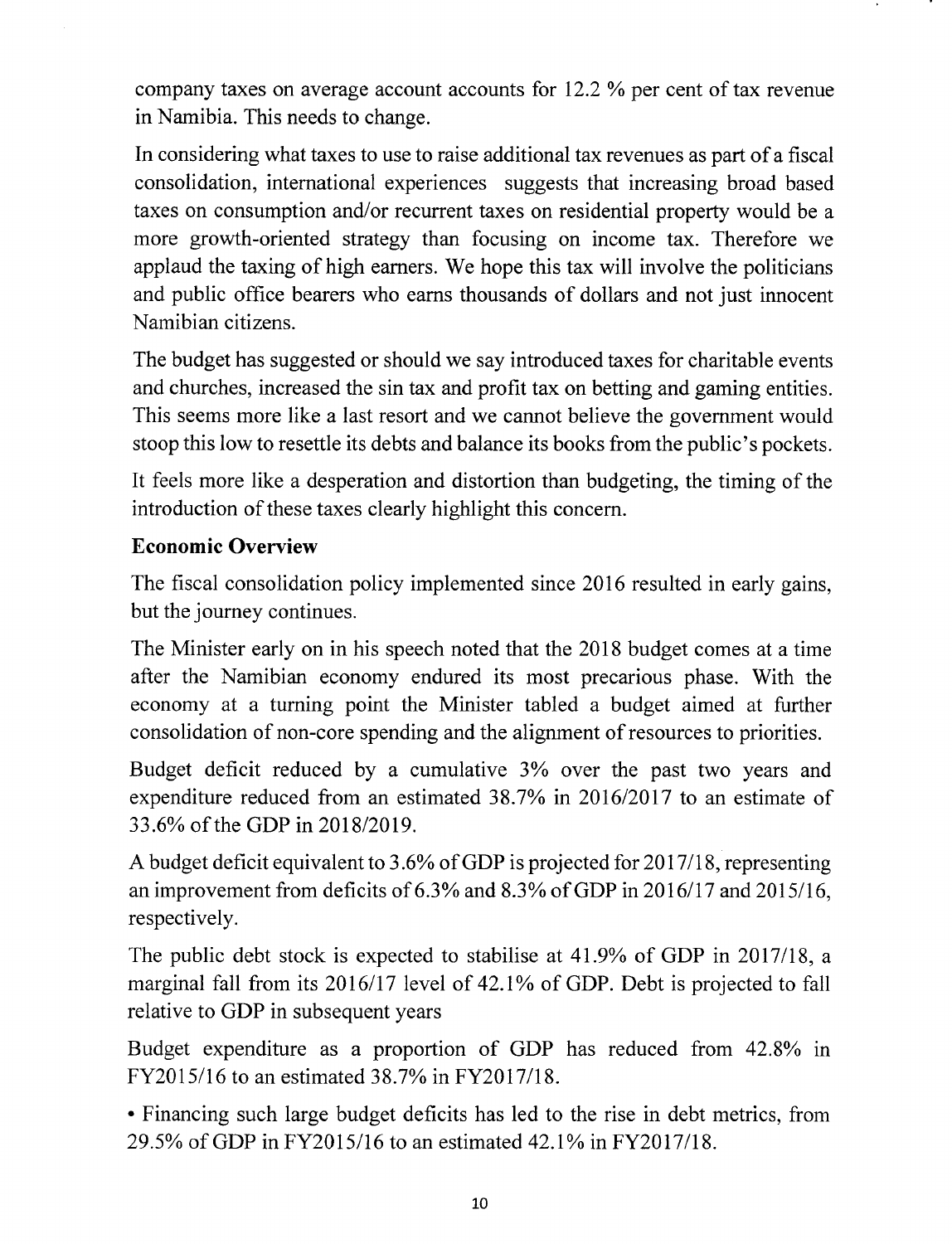• The public wage bill now stands at 50% of total revenue, and 16% of GDP.

But the total debt stock for *FY2017/18* is estimated at N\$74.5bn, equivalent to 43.3% ofGDP. I cannot say we are making progress.

## **Deficit**

As a result of the increases in fiscal expenditure, with largely unchanged revenue, the *FY17/18* year have a notably larger budget deficit than previously projected.

# **Debt**

Due to the persistent budget deficits over the last years and the current financial year, debt levels continues to rise. The major fiscal slippage seen in the current budget, however, means that the debt levels of the country will rise faster than previously expected.

The increase in the debt stock will be driven by both domestic and foreign debt increases. The domestic debt component, however, is approximately double that of the foreign debt component. The domestic debt issuance is, in effect, taking advantage of the cash generated by the current debt portfolio in Namibia, as well as the increases in local asset requirements for pension fund and life insurance companies. This will result in increased concentration of pension fund risk in Government assets.

# **Cost** of debt

The weakening of the fiscal metrics, expansion in the debt stock and the concerns around forecast credibility, mean that the cost of Namibia's sovereign debt is set to increase. This is due to both the volume of debt issued by the country, and the rate at which the said debt is issued. Further, the recent downgrade of the country to "junk" status by Moody's, the impending downgrade of South Africa (to which most Namibian debt is benchmarked), and the possibility of a Fitch downgrade of Namibia, mean this situation may well be exacerbated further over coming months.

Moreover, the concentration of debt on the short-end of the Government yield curve, and the fact that such debt has to be rolled in the near future, or on an ongoing basis in the case of treasury bills, means that not only will marginal debt costs increase, but average debt costs will not be far behind.

# **HOD Speaker**

People's have grown and become more complex. We demand more from our health care facilities, we expect a better and more unique education system to make us more productive or competitive. Our governance structures or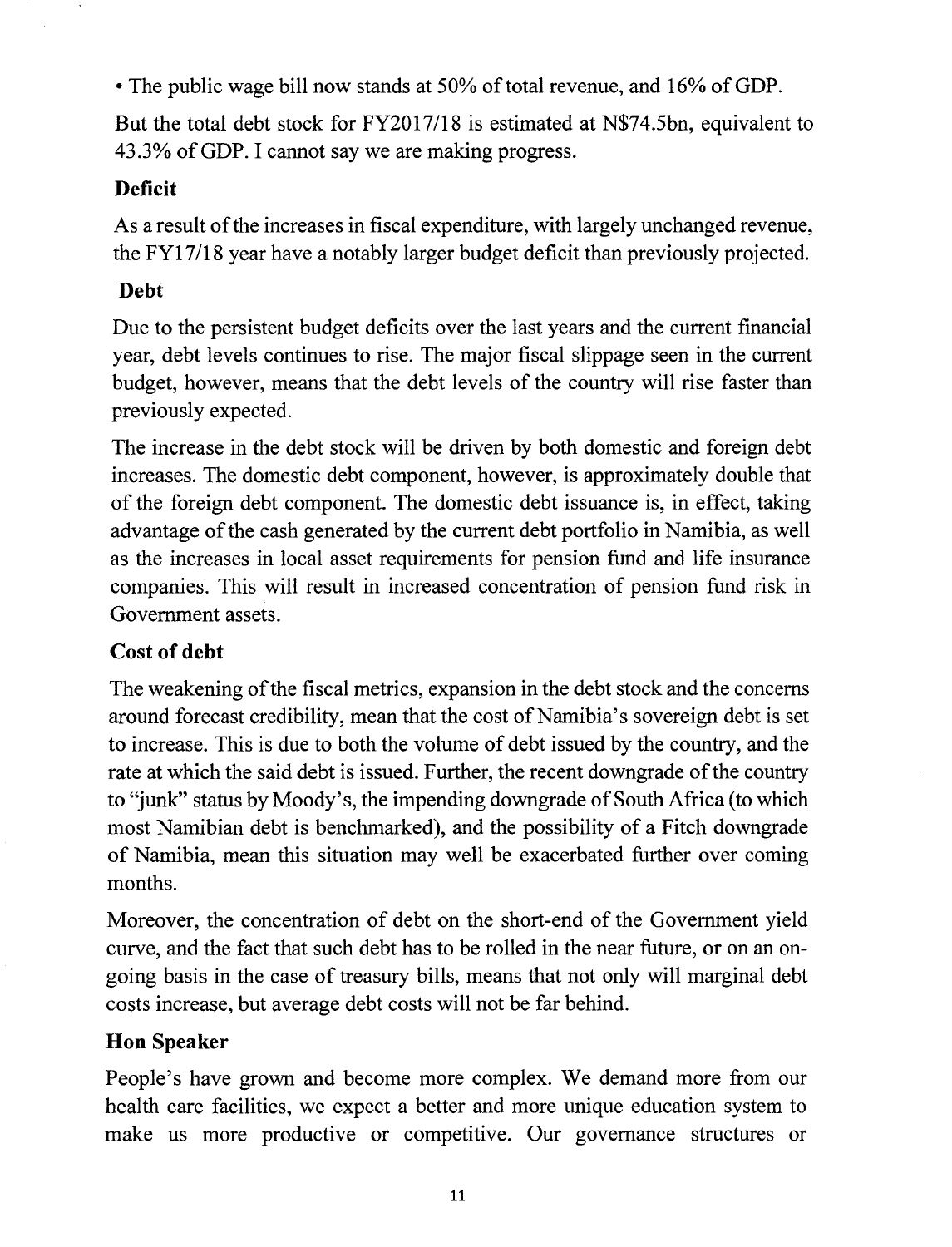institutions and systems are no longer adequate to build major infrastructure projects on time or on budget or up to the quality necessary to make us the envy of the world. We are agreed that there are no longer excuses why our neighbours in our communities should be poorer or richer in the extreme than we are, nor are there any reasons why so many of our people, the young, women, people living in remote parts of our country, or people from one minority group or another should live in such abject poverty. We expect more care and consideration for people living with disabilities. We yearn for more freedom from the ravenous clutches of our Government's ever-growing control over our consciences or sense of safety, whether through the intelligence apparatus or patronage of the ensuing crony capitalism. We expect the supply of basic amenities; of water and power, not just to live decent lives but as input towards the establishment of industry or businesses and our capability to produce food for our nation. These are not just our expectations as a people they are indicators of our state of health. They define the state of the nation  $-$  and hence should, in any circumstances, form the pith and substance of any Budget.

Our focus as a developing country should be more aggressively on the beneficiation of diamonds and minerals in general by taking steps for citizens and foreign investors to find and develop new opportunities along the value chain of the mineral sector. This will include a greater emphasis of training and attraction of investors in areas relating to mineral processing, diamond polishing, diamond sales, diamond finance, mineral trading and jewellery manufacturing. This alone can produce hundreds of thousands of jobs over the next 8 to 10 years. This is something that requires a new a comprehensive beneficiation law.

We have witnessed the crafting of world-class policies and strategies in Namibia, however the implementation and evaluation of major projects remains elusive. This could be either due deficiencies in skills or lacks of political will which either way needs to be addressed. Government needs to assume full responsibility and accountability and non-performers needs to be brought to book. We cannot continue to starve the majority of the people of much needed development  $-$  we are a small nation with a good number of resources. We should be able to deliver prosperity to the nation as whole.

I would like to conclude, by reminding this house that hallmark of good government and the ultimate success of this budget rests on accountability and that the basis for accountability is good monitoring, evaluation and reporting systems that are acted upon.

The PDM believes there is more to be done and included in this budget to render it necessary and good enough for our people and the Namibian economy at large.